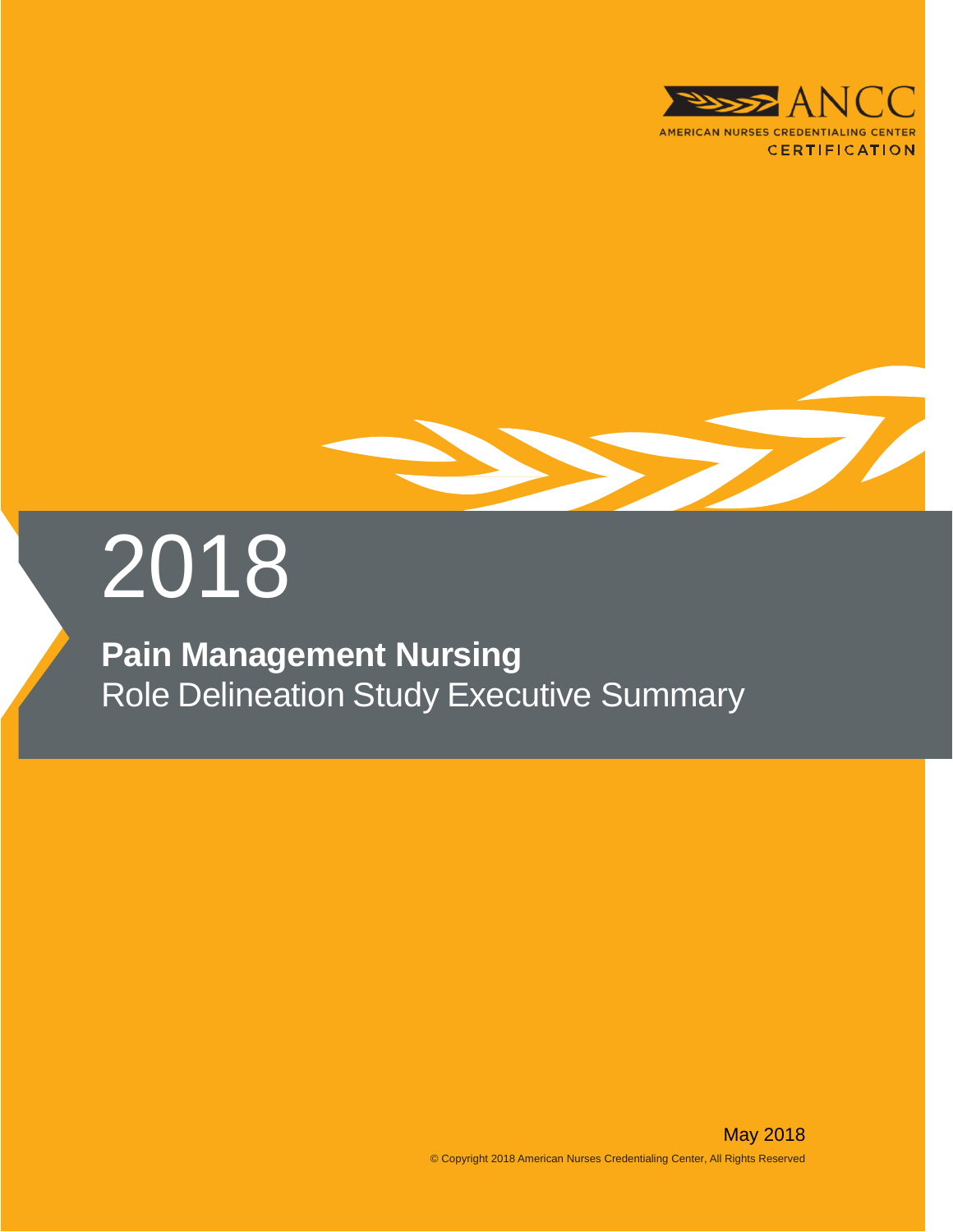## **Pain Management Nursing Role Delineation Study**

### **Executive Summary**

The American Nurses Credentialing Center (ANCC) contracted with PSI Services LLC to perform a role delineation study (RDS) for the ANCC Pain Management Nursing examination in 2017. An RDS (sometimes referred to as a job analysis, practice analysis, or work analysis) is a scientific inquiry conducted to identify the work activities performed, the context in which those activities are carried out, and the competencies (knowledge areas, skills, and abilities) required to perform a job successfully<sup>1</sup>. The RDS results become the basis of a variety of human resource management initiatives. For certification, the results are used to create a validated assessment of required job competencies. This report introduces the methods and results of the RDS for the Pain Management Nursing certification examination.

#### **Methods**

 $\overline{a}$ 

ANCC assembled 10 clinicians certified in pain management nursing to serve on the content expert panel (CEP) in fall 2017. The panel members feature a wide variety of work-related characteristics, such as years of experience, work setting, geographical location, and areas of expertise. This diversity helps develop a scope of practice reflective of the roles and responsibilities of the job that is relatively free from bias.

The RDS process used in this study yields examination specifications that accurately reflect the scope of practice, allowing for the development of fair, accurate, and realistic assessments of candidates' readiness for certification. The process comprises three major activities, including:

- 1. *Content Expert Panel (CEP) Meeting* A gathering of subject matter experts to discuss and develop a description of the scope of practice in terms of tasks, skills, and knowledge
- 2. *RDS Survey* A large-scale survey of clinicians not involved with the CEP to validate the tasks, skills, and knowledge developed during the CEP meeting
- 3. *Development of Examination Specifications* The development of the examination specifications by the CEP on the basis of the survey results

The CEP meeting was a two-day, web-based meeting conducted Aug. 27-28, 2017. With PSI facilitating, the CEP discussed the scope of practice; developed a list of task, skill, and knowledge statements that reflect the job role; organized the statements into a

<sup>&</sup>lt;sup>1</sup> Sackett, P. R., & Laczo, R. M. (2003). Job and work analysis: Industrial and organizational psychology. In W. C. Borman, D. R. Ilgen, & R. J. Klimoski (Eds.), *Comprehensive Handbook of Psychology, Volume 12: Industrial and Organizational Psychology* (Vol. 12). New York, NY: John Wiley and Sons.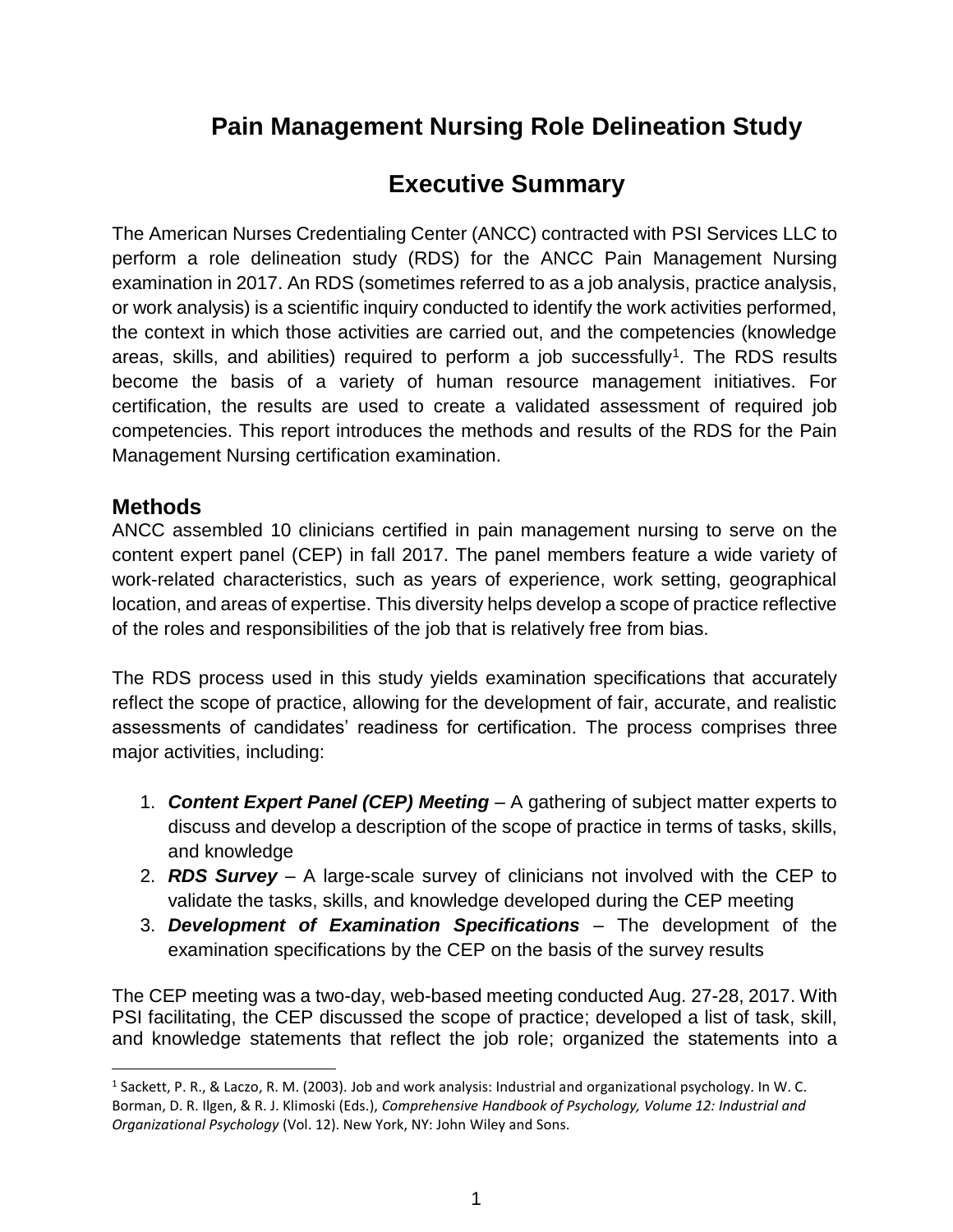domain and subdomain structure; reviewed rating scales to be used on the subsequent survey; and developed demographic questions for the survey. The current ANCC Pain Management Nursing Test Content Outline and the *Pain Management Nursing: Scope and Standards of Practice<sup>2</sup>* served as resources when developing the task, skill, and knowledge statements.

The RDS survey included the task, skill, and knowledge statements, as well as demographic questions developed by the CEP. PSI programmed, administered, monitored, and analyzed the survey. Respondents provided ratings on the importance and frequency of each task and the importance of each skill and knowledge area.

A pilot test of the survey, conducted Oct. 10-17, 2017, included 8 pain management nurses who reviewed the survey for functionality and clarity. On a follow-up telephone call (conducted Oct. 20, 2017), the CEP discussed comments from the pilot survey but made no modifications to the survey.

The live survey was administered Nov. 1-21, 2017. The invitation was sent using online survey software to 1,500 individuals. All invitees were active ANCC certified pain management nurses, selected using the stratified random sampling procedure based on region. Of the 933 individuals who opened the survey invitation, 219 (23.5%) completed the survey.

Examination specifications were developed during a two-day, in-person meeting on December 14-15, 2017. With PSI facilitating, the CEP reviewed the survey results; finalized the tasks, skills, and knowledge that would comprise the next examination content outline; conducted a linkage activity; and finalized the item allocations for the examination. For the linkage activity, the CEP identified links between the tasks and knowledge/skill statements to ensure that each task was covered by at least one relevant skill or knowledge area and that each skill and knowledge area had at least one associated relevant task. Linkages provide evidence that the knowledge and skills are applicable to the job. Item allocations were determined through content weighting (mean importance of the skill and knowledge statements) and CEP discussion of the results.

#### **Results**

 $\overline{a}$ 

The resultant examination specifications include 21 knowledge areas and 14 skills across the following three competency areas (content domain level):

- *1. Fundamentals of Pain*
- *2. Interventions*
- *3. Professional Practice*

<sup>2</sup> American Nurses Association, American Society for Pain Management Nursing (2016). *Pain Management Nursing: Scope and Standards of Practice, 2nd Edition*. Silver Spring, MD: ANA-ASPMN.